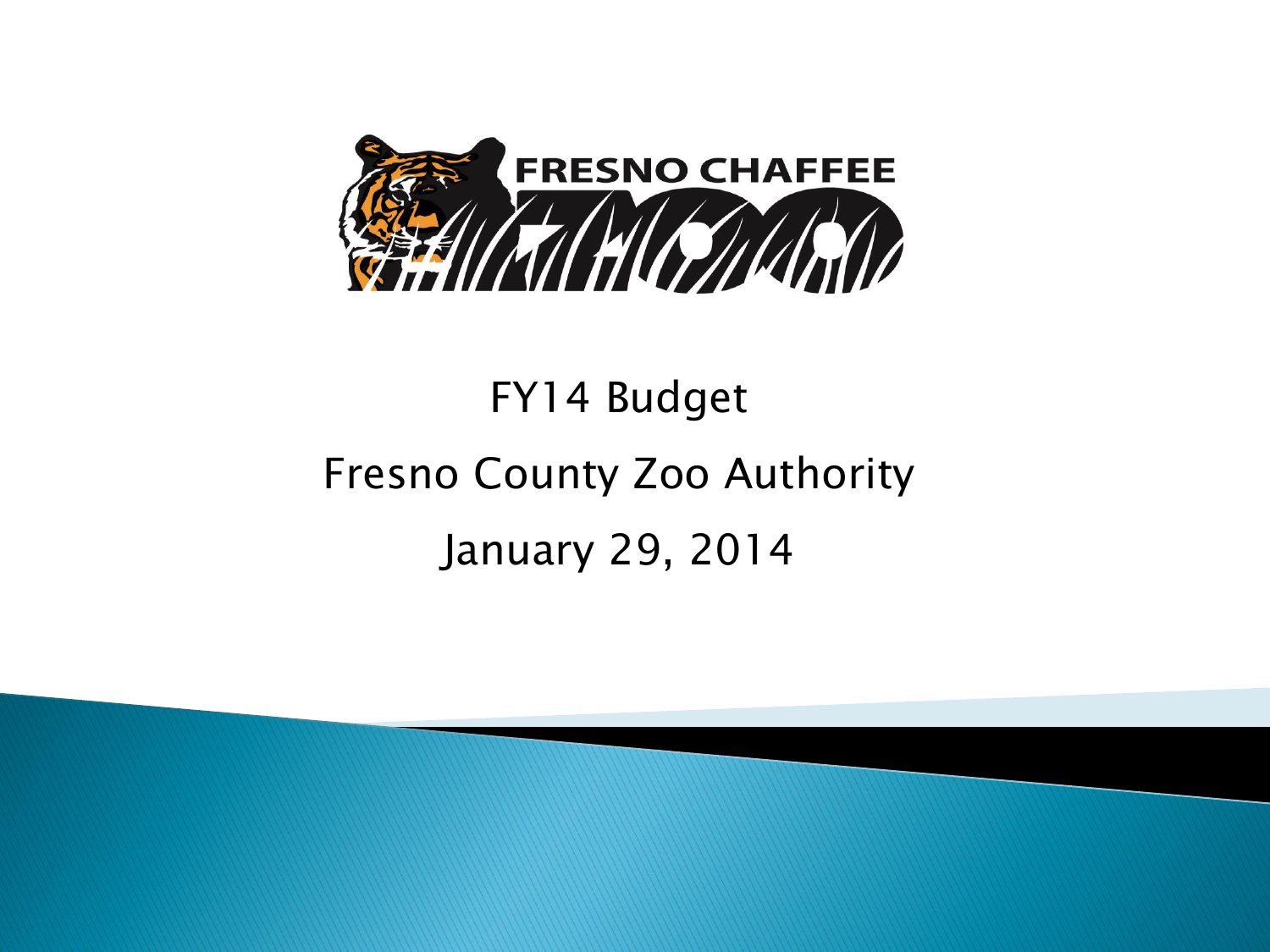#### **Attendance**

- ▶ 2014 budgeted attendance of 665,000 (14% increase over 2013 budget).
- ▶ 2013 budget of 585,000 visitors
- 2013 actual attendance of  $691,320 +18\%$  over 2012
	- Historical attendance figures:
		- $\cdot$  2012 585,226 + 14%
		- $\cdot$  2011 511,788 + 15%
		- $\cdot$  2010 443,251 + 6%



\* 2014 Budget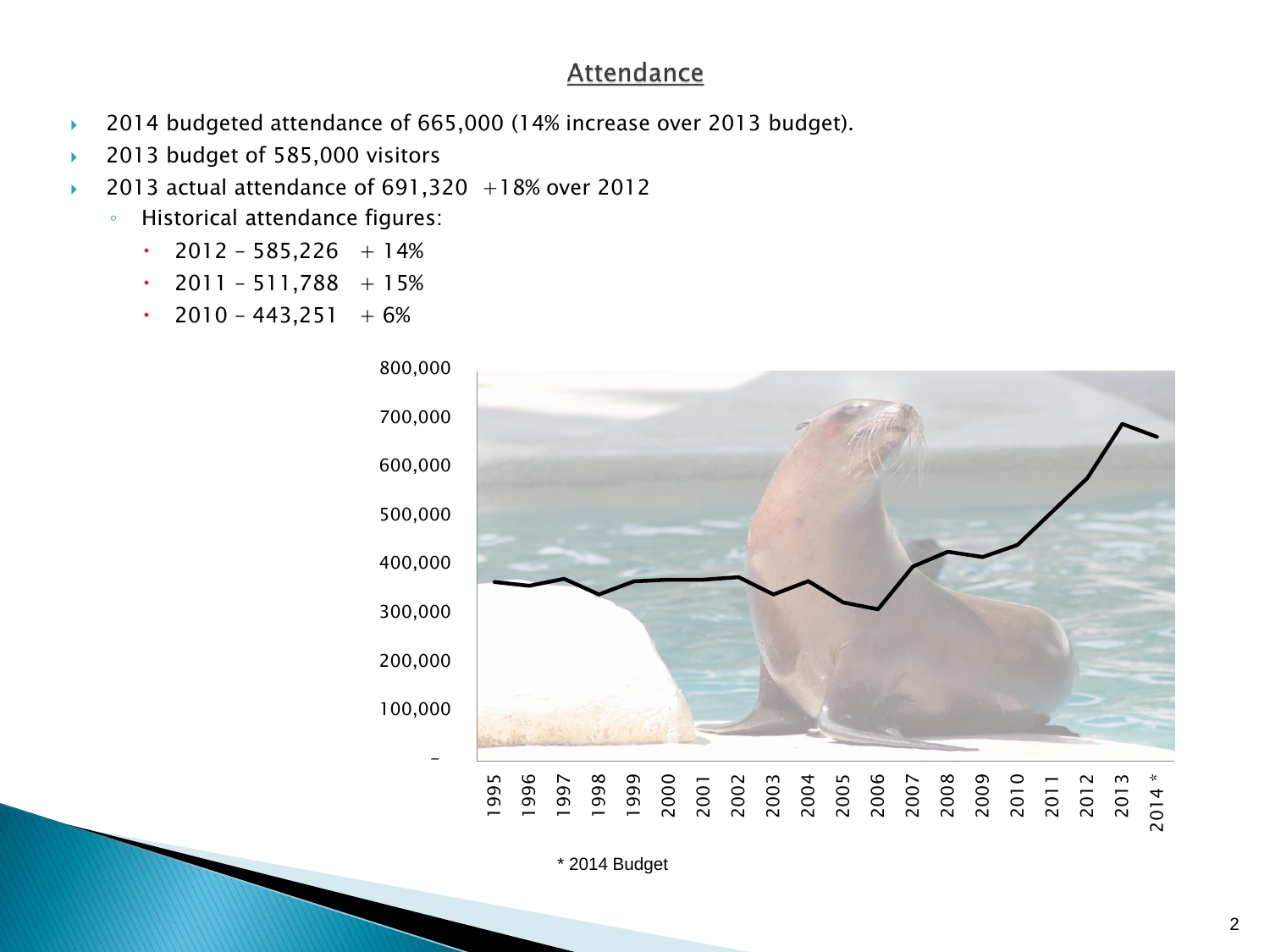### **Fresno's Chaffee Zoo Corporation Income Statement**

2014 Budget

|                                       | FY14 Budget  | <b>FY13</b><br><b>Budget</b> | <b>FY13</b><br>@12/28/13 YTD | <b>FY12</b><br><b>Audited</b> |
|---------------------------------------|--------------|------------------------------|------------------------------|-------------------------------|
| <b>REVENUE</b>                        |              |                              |                              |                               |
| <b>Self Generated Revenue</b>         |              |                              |                              |                               |
| Admissions                            | \$2,140,785  | \$1,860,300                  | \$2,180,309                  | \$1,816,543                   |
| Adopt an Animal                       | \$35,000     | \$25,000                     | \$36,342                     | \$25,290                      |
| Board Designated for Endowment        | \$50,000     | \$50,000                     | \$83,010                     | \$31,298                      |
| Education                             | \$238,600    | \$220,525                    | \$255,487                    | \$204,901                     |
| <b>Food Services</b>                  | \$266,000    | \$234,000                    | \$274,610                    | \$230,324                     |
| Gift Shop                             | \$332,500    | \$280,800                    | \$350,319                    | \$280,566                     |
| Giraffe Feeding                       | \$159,600    | \$125,775                    | \$167,450                    | \$125,276                     |
| Grants/Fundraising                    | \$1,239,000  | \$153,500                    | \$196,644                    | \$191,436                     |
| Group Event/Facility Rental           | \$240,000    | \$150,000                    | \$240,592                    | \$191,324                     |
| <b>Interest Income</b>                | \$275,000    | \$275,000                    | \$266,594                    | \$257,872                     |
| <b>Investment Income</b>              | \$0          | \$0                          | \$876,051                    | \$633,395                     |
| Membership                            | \$725,000    | \$684,000                    | \$778,022                    | \$691,189                     |
| <b>Special Events</b>                 | \$493,100    | \$444,000                    | \$468,623                    | \$419,160                     |
| <b>Stingray Exhibit</b>               | \$272,650    | \$239,850                    | \$272,757                    | \$219,535                     |
| Other                                 | \$55,500     | \$28,350                     | \$51,216                     | \$31,722                      |
| <b>Total Self Generated Revenue</b>   | \$6,522,735  | \$4,771,100                  | \$6,498,027                  | \$5,349,831                   |
| Measure Z-Capital Funds               | \$20,250     | \$20,240                     | \$1,994,497                  | \$8,941,678                   |
| <b>Measure Z Operating Funds</b>      | \$3,928,683  | \$3,766,252                  | \$3,551,161                  | \$3,129,944                   |
| Transfer to/from Related Organization | \$0          | \$0                          | \$34,300                     | \$0                           |
| <b>TOTAL REVENUE</b>                  | \$10,471,668 | \$8,557,592                  | \$12,077,985                 | \$17,421,453                  |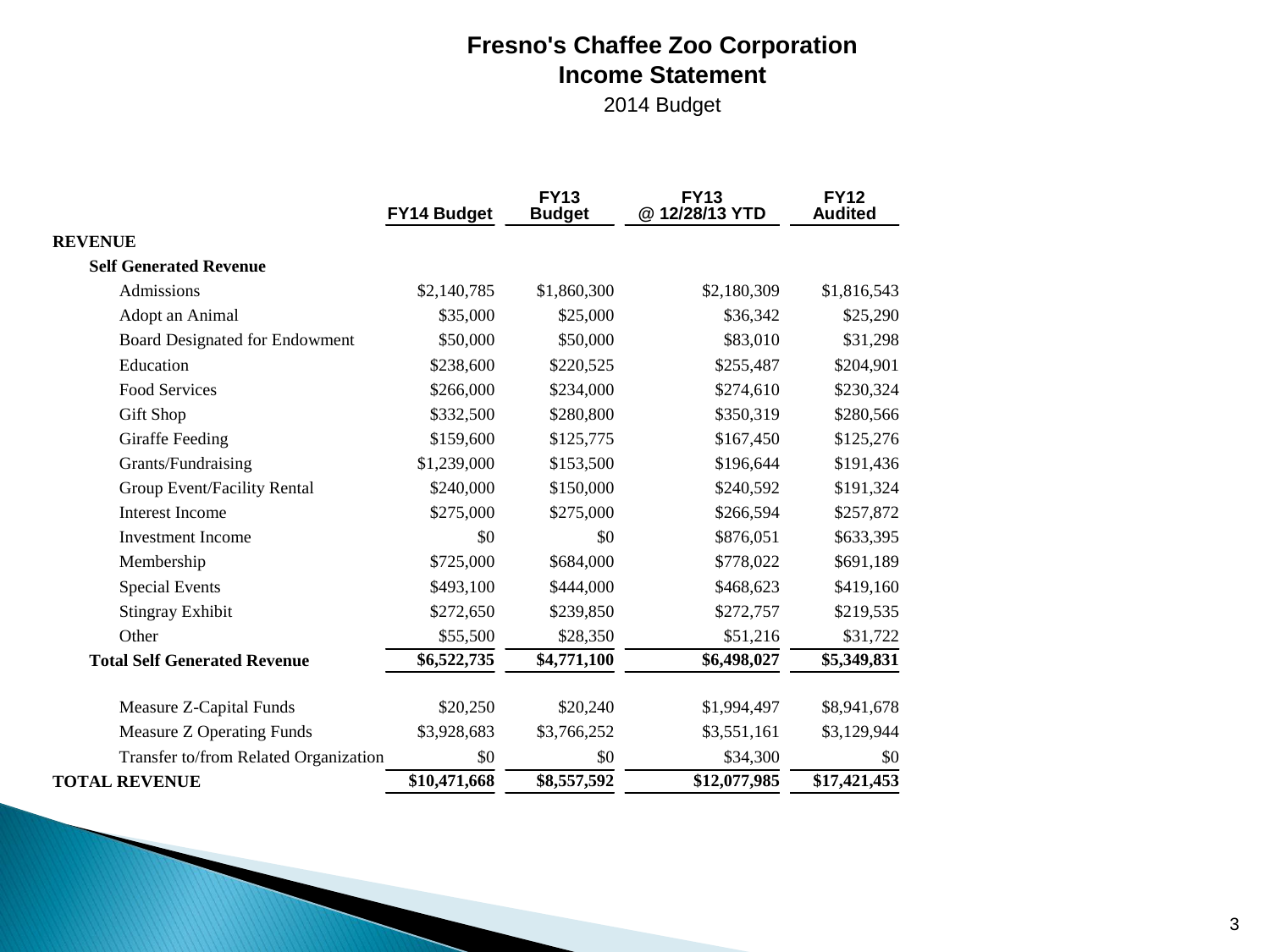#### **Fresno's Chaffee Zoo Corporation Income Statement**

2014 Budget

|                                 | FY14 Budget | <b>FY13</b><br><b>Budget</b> | <b>FY13</b><br>@12/28/13 YTD | <b>FY12</b><br><b>Audited</b> |
|---------------------------------|-------------|------------------------------|------------------------------|-------------------------------|
| <b>EXPENSES</b>                 |             |                              |                              |                               |
| <b>OPERATING EXPENSES</b>       |             |                              |                              |                               |
| <b>Personnel Expenses</b>       |             |                              |                              |                               |
| Administration                  | \$723,477   | \$564,803                    | \$603,963                    | \$534,086                     |
| Animal                          | \$1,878,286 | \$1,675,445                  | \$1,520,680                  | \$1,472,267                   |
| Education                       | \$758,654   | \$721,211                    | \$777,218                    | \$687,294                     |
| Maintenance/Horticulture        | \$656,458   | \$575,809                    | \$446,823                    | \$480,231                     |
| Mem/Dev/Marketing               | \$552,625   | \$404,833                    | \$418,561                    | \$384,969                     |
| Veterinary                      | \$259,529   | \$216,689                    | \$208,445                    | \$189,532                     |
| <b>Visitor Services</b>         | \$635,165   | \$576,977                    | \$541,035                    | \$519,240                     |
| <b>Total Personnel Expenses</b> | \$5,464,194 | \$4,735,767                  | \$4,516,724                  | \$4,267,619                   |
| <b>Other Expenses</b>           |             |                              |                              |                               |
| Advertising                     | \$212,500   | \$302,000                    | \$293,278                    | \$288,933                     |
| <b>Animal Services</b>          | \$305,400   | \$299,550                    | \$329,733                    | \$279,857                     |
| Computer/Software               | \$53,000    | \$48,445                     | \$46,348                     | \$43,934                      |
| Conservation                    | \$65,000    | \$50,000                     | \$66,650                     | \$25,891                      |
| <b>Contracted Services</b>      | \$454,500   | \$380,475                    | \$470,117                    | \$353,867                     |
| <b>Depreciation Expense</b>     | \$285,720   | \$246,456                    | \$198,696                    | \$415,059                     |
| Dues                            | \$40,630    | \$35,600                     | \$33,627                     | \$35,619                      |
| Equipment                       | \$155,100   | \$165,243                    | \$125,721                    | \$112,583                     |
| Fleet                           | \$31,900    | \$37,600                     | \$29,771                     | \$36,410                      |
| Food/Catering                   | \$127,050   | \$71,900                     | \$115,397                    | \$85,577                      |
| Insurance                       | \$142,000   | \$140,000                    | \$131,597                    | \$123,804                     |
| Miscellaneous Business          | \$51,345    | \$41,200                     | \$29,514                     | \$24,059                      |
| Office Rental                   | \$20,000    | \$0                          | \$6,471                      | \$0                           |
| <b>Office Supplies</b>          | \$25,650    | \$30,395                     | \$27,085                     | \$33,597                      |
| Postage                         | \$52,845    | \$50,360                     | \$31,742                     | \$34,850                      |
| Printing                        | \$139,595   | \$129,595                    | \$128,096                    | \$104,988                     |
| <b>Professional Services</b>    | \$144,000   | \$197,500                    | \$175,622                    | \$185,333                     |
| Repairs and Replacements        | \$198,000   | \$191,350                    | \$263,378                    | \$188,397                     |
| Service/Bank/Credit Card Fees   | \$119,360   | \$112,490                    | \$117,189                    | \$103,342                     |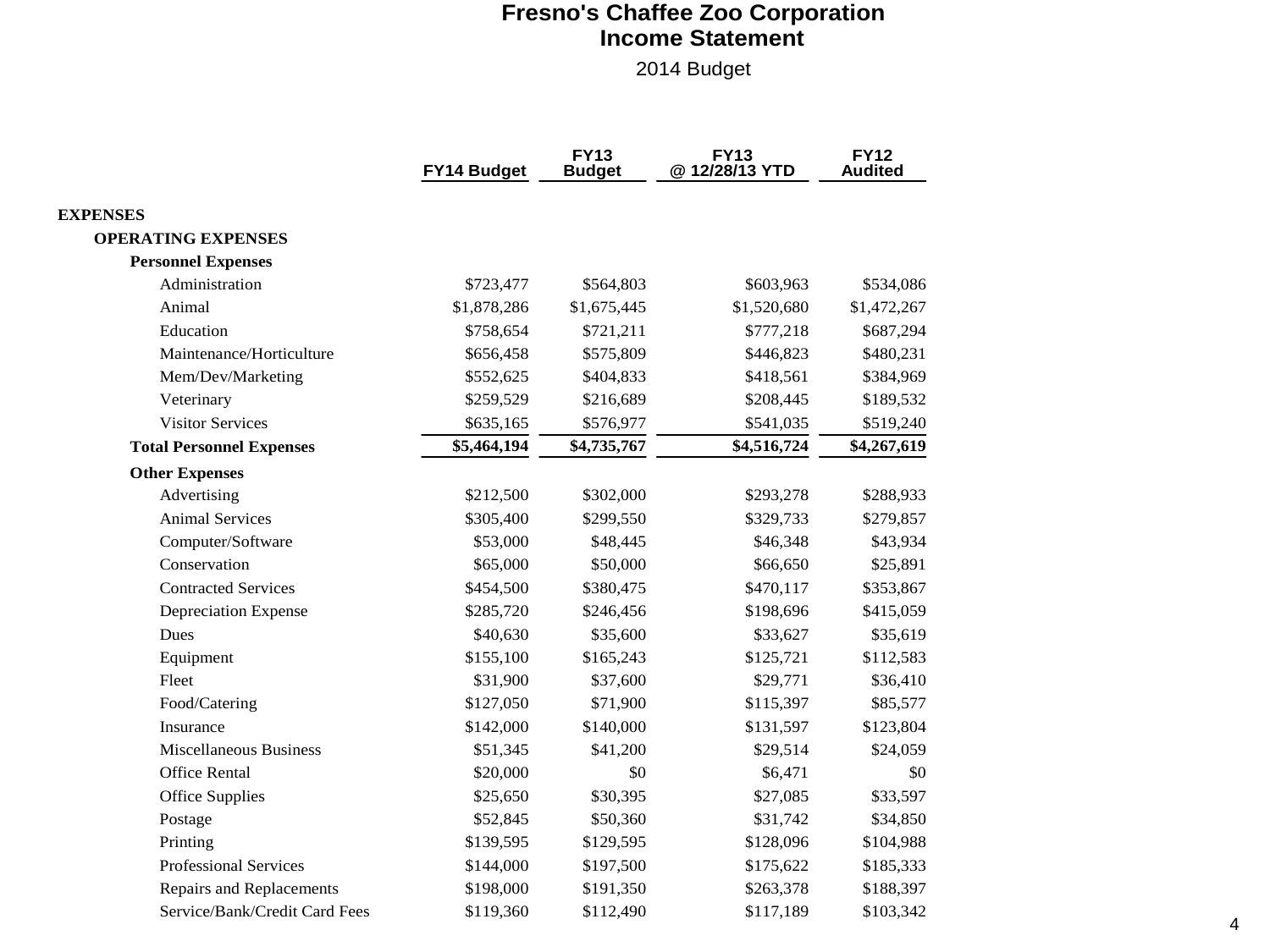#### **Fresno's Chaffee Zoo Corporation Income Statement**

2014 Budget

|                                          | FY14 Budget  | <b>FY13</b><br><b>Budget</b> | <b>FY13</b><br>@12/28/13 YTD | <b>FY12</b><br><b>Audited</b> |
|------------------------------------------|--------------|------------------------------|------------------------------|-------------------------------|
| Signage                                  | \$25,000     | \$27,000                     | \$40,913                     | \$26,134                      |
| <b>Specialized Services</b>              | \$35,350     | \$34,500                     | \$49,474                     | \$35,042                      |
| <b>Staff Development</b>                 | \$71,250     | \$62,550                     | \$69,533                     | \$39,224                      |
| Supplies                                 | \$312,400    | \$295,105                    | \$300,355                    | \$263,927                     |
| Telephone                                | \$36,800     | \$34,850                     | \$38,949                     | \$38,245                      |
| Uniforms                                 | \$25,650     | \$33,050                     | \$31,209                     | \$33,978                      |
| Utilities                                | \$458,000    | \$450,000                    | \$434,758                    | \$383,797                     |
| Other                                    | \$29,550     | \$31,550                     | \$47,346                     | \$30,224                      |
| <b>Total Other Expenses</b>              | \$3,617,595  | \$3,498,764                  | \$3,632,570                  | \$3,326,672                   |
| <b>TOTAL OPERATING EXPENSES</b>          | \$9,081,789  | \$8,234,531                  | \$8,149,295                  | \$7,594,292                   |
| <b>Expansion/Nonoperating Exp.</b>       |              |                              |                              |                               |
| Expansion/Nonoperating Exp.              | \$665,000    | \$275,000                    | \$256,879                    | \$90,906                      |
| <b>Total Expansion/Nonoperating Exp.</b> | \$665,000    | \$275,000                    | \$256,879                    | \$90,906                      |
| <b>TOTAL EXPENSES</b>                    | \$9,746,789  | \$8,509,531                  | \$8,406,173                  | \$7,685,198                   |
| <b>BEGINNING FUND BALANCE</b>            | \$27,664,852 | \$23,993,040                 | \$23,993,040                 | \$14,256,785                  |
| <b>NET SURPLUS/(DEFICIT)</b>             | \$724,879    | \$48,061                     | \$3,671,812                  | \$9,736,255                   |
| ENDING FUND BALANCE                      | \$28,389,731 | \$24,041,101                 | \$27,664,852                 | \$23,993,040                  |

and the contract of the contract of

\* Beginning fund balance made up of cash, investments, accounts receivable, and other assets less accounts payable and accrued liabilities.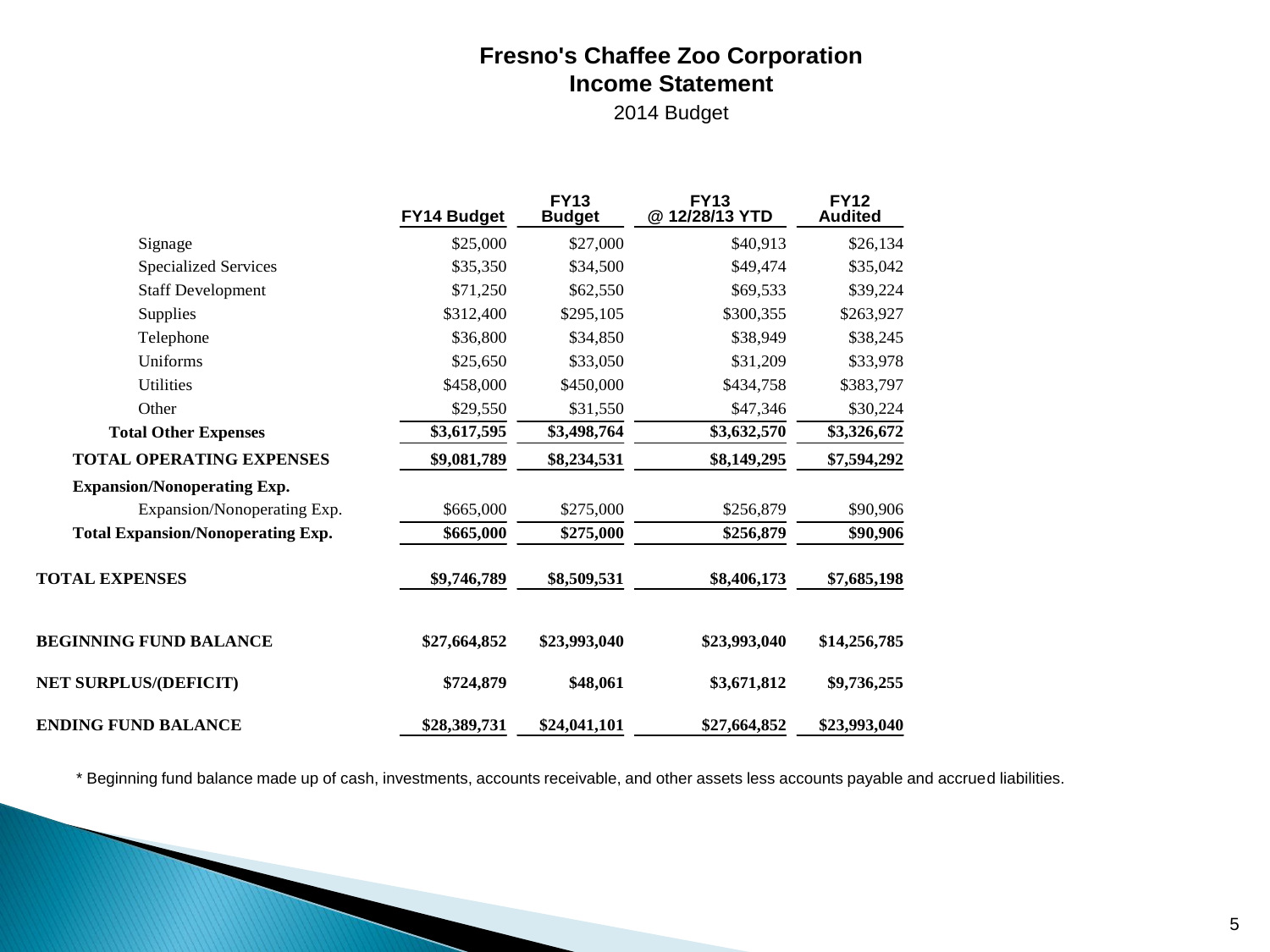### Expenses

### Personnel

- 2014 Salaries and Benefits: 60% of total operating expenses (industry benchmark of 58% 63%). 2013 budget was 58% and projected year-end is 56%.
- 2014 benefits (insurance, retirement, payroll taxes and workers' compensation) is 34% of total salaries. 2013 budget was 34% and projected year-end is 33%.
- 2014 health insurance premiums increase of approximately 11% (negotiated down from 14%). The Zoo went to market in the fall of 2013 in an attempt to reduce health care costs. The current plan is still the best option for 2014. Affordable Care Act taxes are approximately half of the 11% increase over 2013.
- Other benefits, excluding health insurance and workers' comp, are expected to increase slightly over 2013 rates and have very little impact on the budget.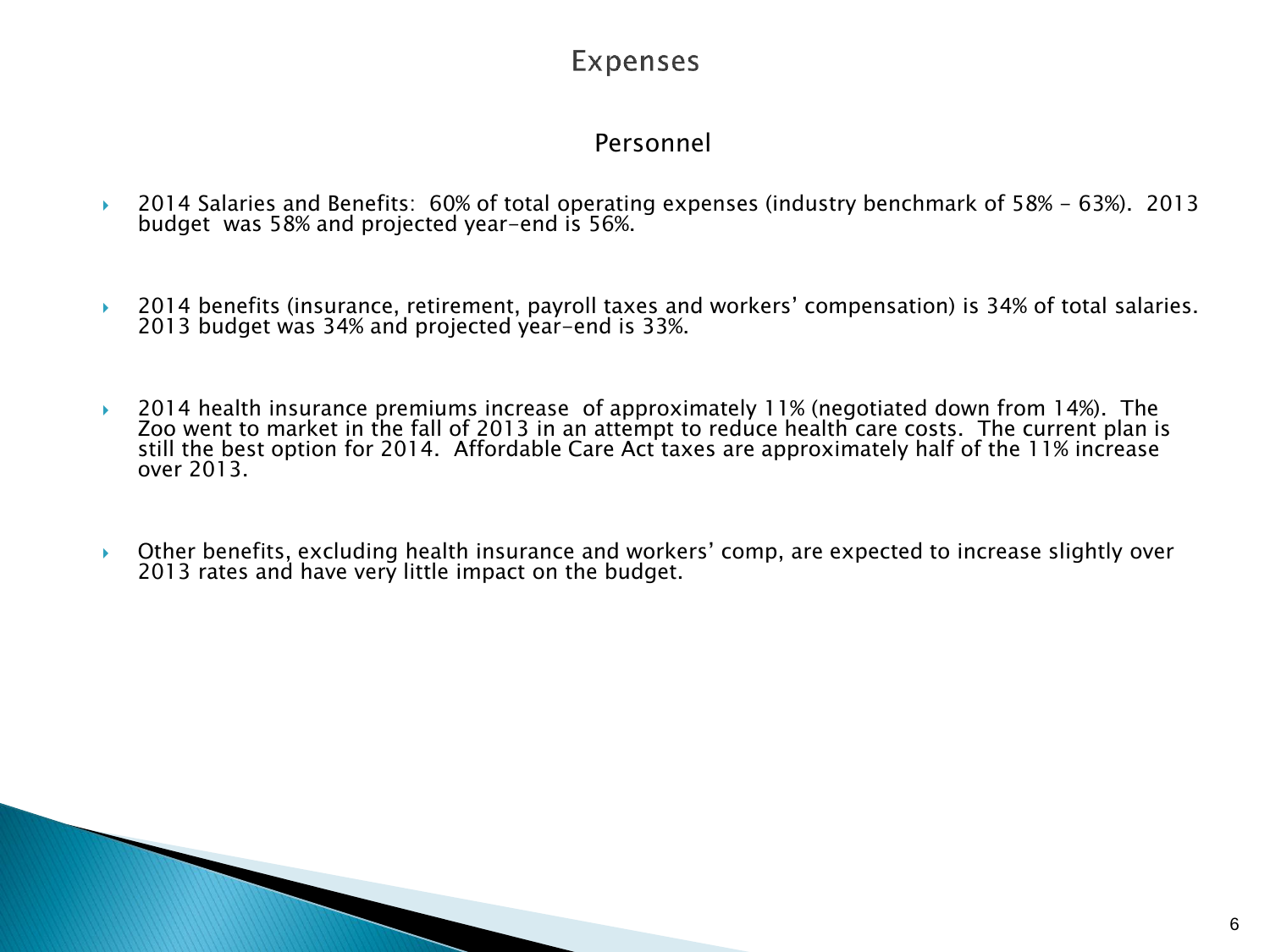### **Changes to 2014 Budget Salary and Benefits**

| New Positions*                                  | \$405,000 |
|-------------------------------------------------|-----------|
| Annual staff pay increases                      | \$103,000 |
| Increases to benefits                           | \$86,000  |
| Changes to existing positions*                  | \$60,000  |
| Impact of July 1, 2014 increase to minimum wage | \$40,000  |
|                                                 | \$694,000 |

New Positions to 2014 Budget Animal staff\* (4) Assistant Curator of Education\* Director of Development Facilities Manager Human Resources Manager (contracted out in 2013)

Changes to Existing Positions (all positions converted to full time) Accounts Payable Specialist (converted in 2013) Cashier Lead Events Set-up\* Interpretive Guide Lead Membership Assistant\* Program Animal Specialist

\* Hiring of certain positions will depend on meeting revenue and expense goals.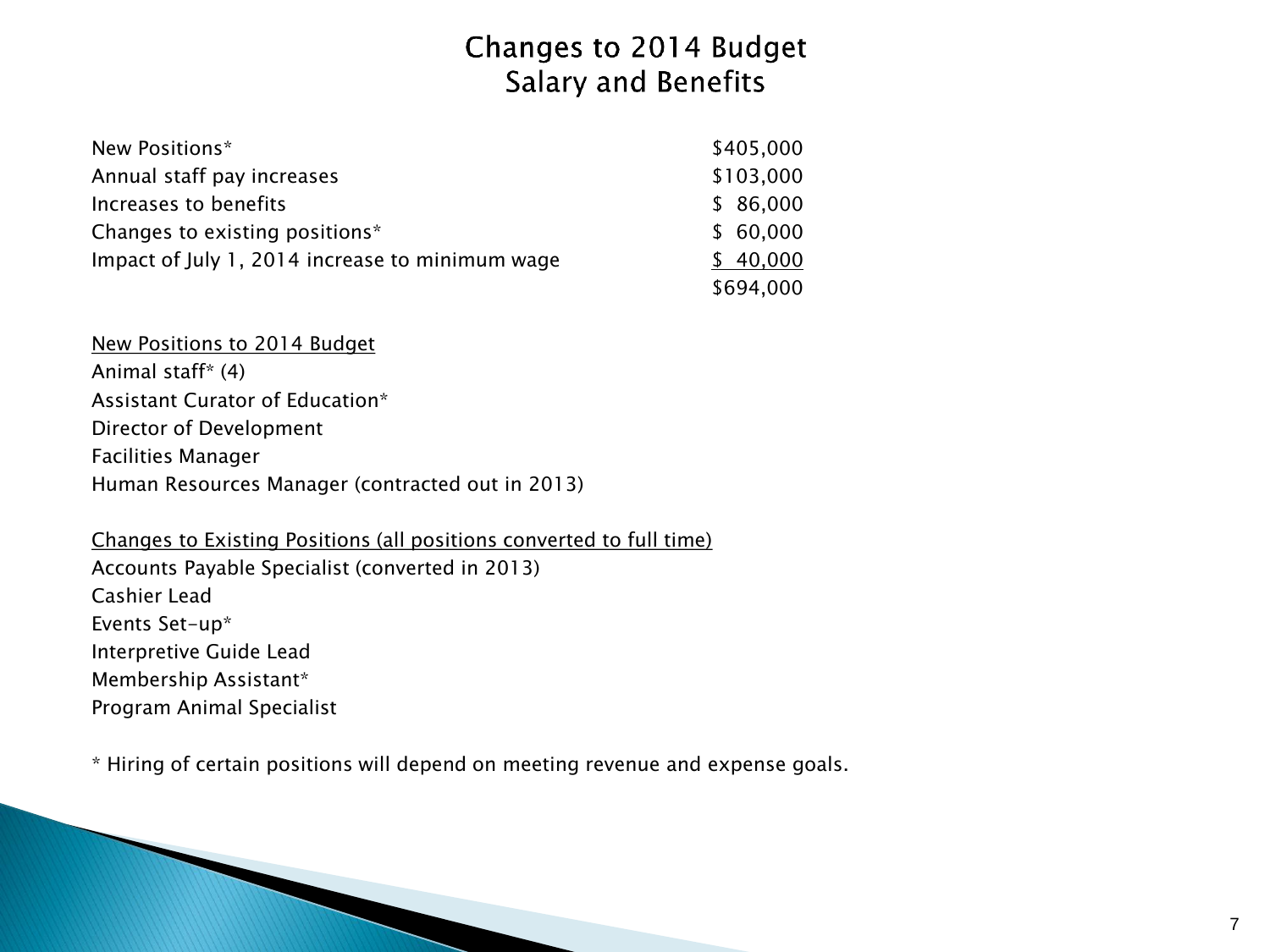# Operating Revenue Changes

|    | Admissions:                                                 |          | \$280,000          | Increase in visitation                          |
|----|-------------------------------------------------------------|----------|--------------------|-------------------------------------------------|
| Þ  | Education:                                                  | \$       | 18,000             | <b>Behind the scenes</b>                        |
| Þ  | <b>Food Services:</b>                                       | \$       | 32,000             | Increase in visitation                          |
| Þ  | <b>Gift Shop</b>                                            | \$       | 52,000             | Increase in visitation                          |
| Þ  | <b>Giraffe Feeding:</b>                                     | \$       | 34,000             | Increase in visitation                          |
| Þ  | Grants/Fundraising:<br>Africa<br>Measure Z renewal campaign | \$<br>\$ | 920,000<br>100,000 |                                                 |
| Þ  | <b>Group Events/Facility Rentals</b>                        | \$       | 90,000             | Additional group events/facility rentals        |
| Þ  | Membership                                                  | \$       | 41,000             | <b>Additional members</b>                       |
| Þ. | <b>Special Events</b>                                       | \$       | 49,000             | Additional revenue brought in by special events |
| Þ  | Stingray Bay                                                | \$       | 33,000             | Increase in visitation                          |
| ь  | Other<br>Vending<br>Photo Booth                             | S<br>\$  | 17,000<br>8,000    |                                                 |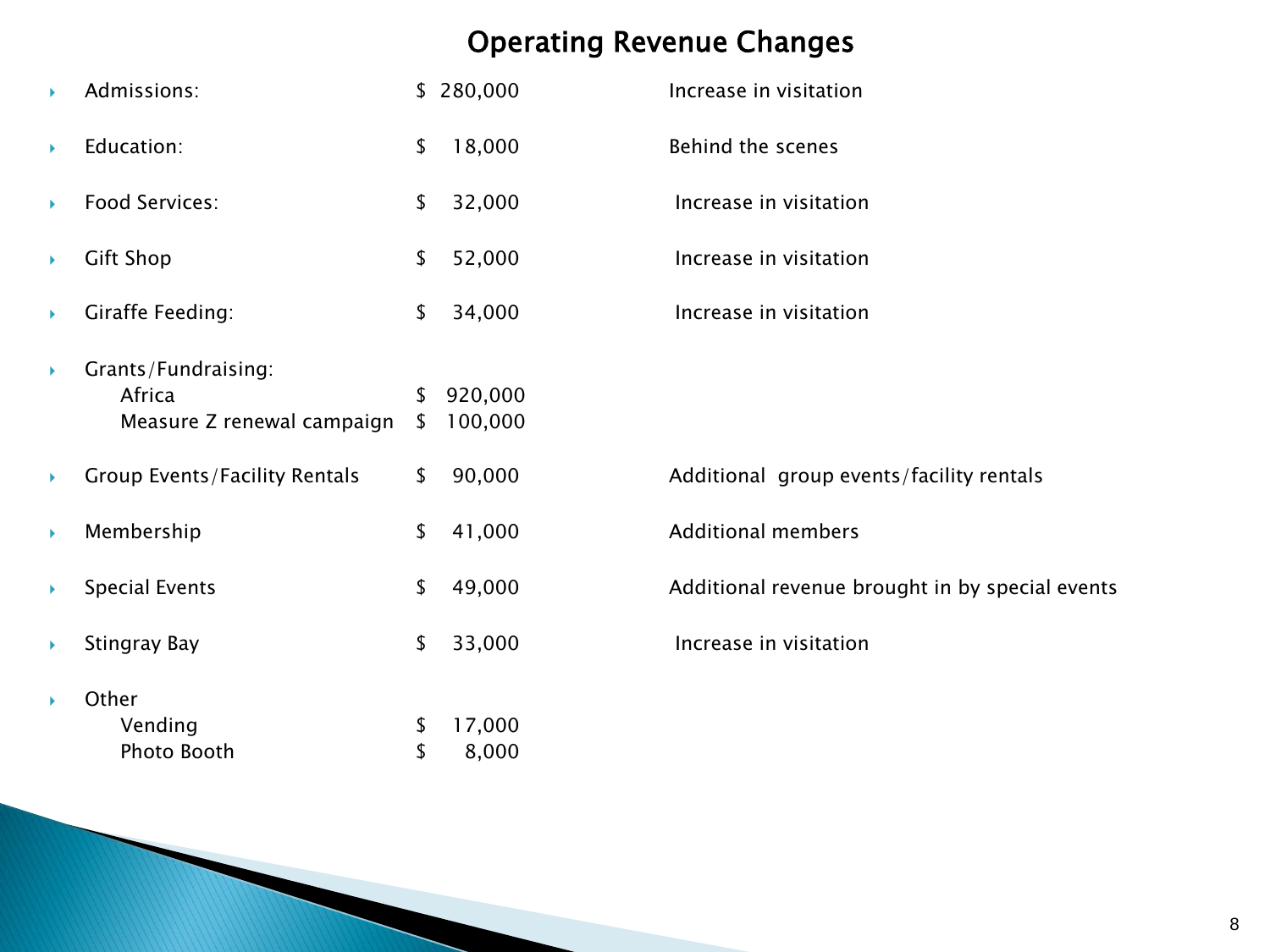# Operating Expenses Changes

| Advertising:                                                                                          | $($ \$ 90,000)                                       | Absorbed by Measure Z renewal budget                                                                                    |
|-------------------------------------------------------------------------------------------------------|------------------------------------------------------|-------------------------------------------------------------------------------------------------------------------------|
| Conservation:                                                                                         | \$15,000                                             | Increase funding for conservation projects                                                                              |
| <b>Contracted Services:</b><br>Winged Wonders shows<br>Zoo consultants<br><b>Security Services</b>    | \$40,000<br>\$28,000<br>\$6,000                      | Extended season and added Tuesdays due to increased attendance<br>Consultants for various departments                   |
| Depreciation                                                                                          | \$39,000                                             |                                                                                                                         |
| Food/Catering:<br>Development<br>Education<br>Events<br>Facility rentals/Group events<br><b>Staff</b> | \$3,000<br>\$3,000<br>\$7,000<br>\$34,000<br>\$3,000 | Additional event revenue to offset expense<br>Increase in facility rentals resulting in additional revenue and expenses |

**Miscellaneous Business:** 

| Director discretionary | \$5,000 |
|------------------------|---------|
| Recruiting             | \$2,000 |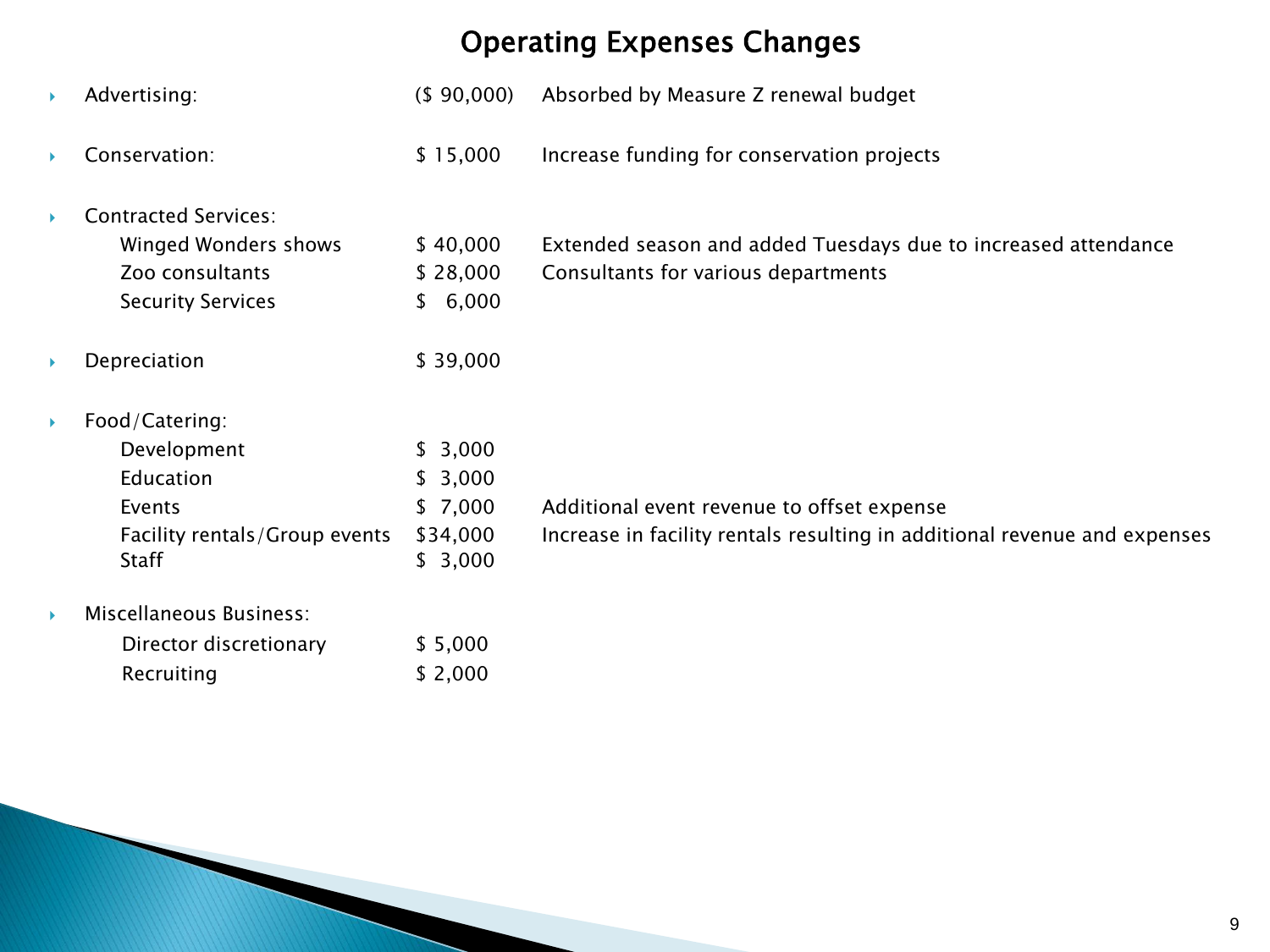# Operating Expenses Changes continued

|    | Office Rental:                                                                                                        | \$20,000                                            | Rent for temporary administration office               |
|----|-----------------------------------------------------------------------------------------------------------------------|-----------------------------------------------------|--------------------------------------------------------|
| Þ. | Printing:                                                                                                             | \$10,000                                            | Member newsletter                                      |
|    | <b>Professional Services</b><br>Legal and Audit<br><b>Human Resources</b>                                             | \$18,000<br>( \$74,000)                             | Increase in legal expenses<br>HR Manager hired in 2013 |
|    | <b>Staff Development</b>                                                                                              | \$9,000                                             |                                                        |
|    | <b>Supplies</b><br>Display and Exhibit supplies<br><b>Education supplies</b><br>Event supplies<br>Janitorial supplies | (\$8,000)<br>8,000<br>S.<br>6,000<br>S.<br>\$10,000 |                                                        |
|    | Expansion/Nonoperating Expenses<br>Measure Z consultant                                                               | \$350,000                                           | Measure Z renewal campaign                             |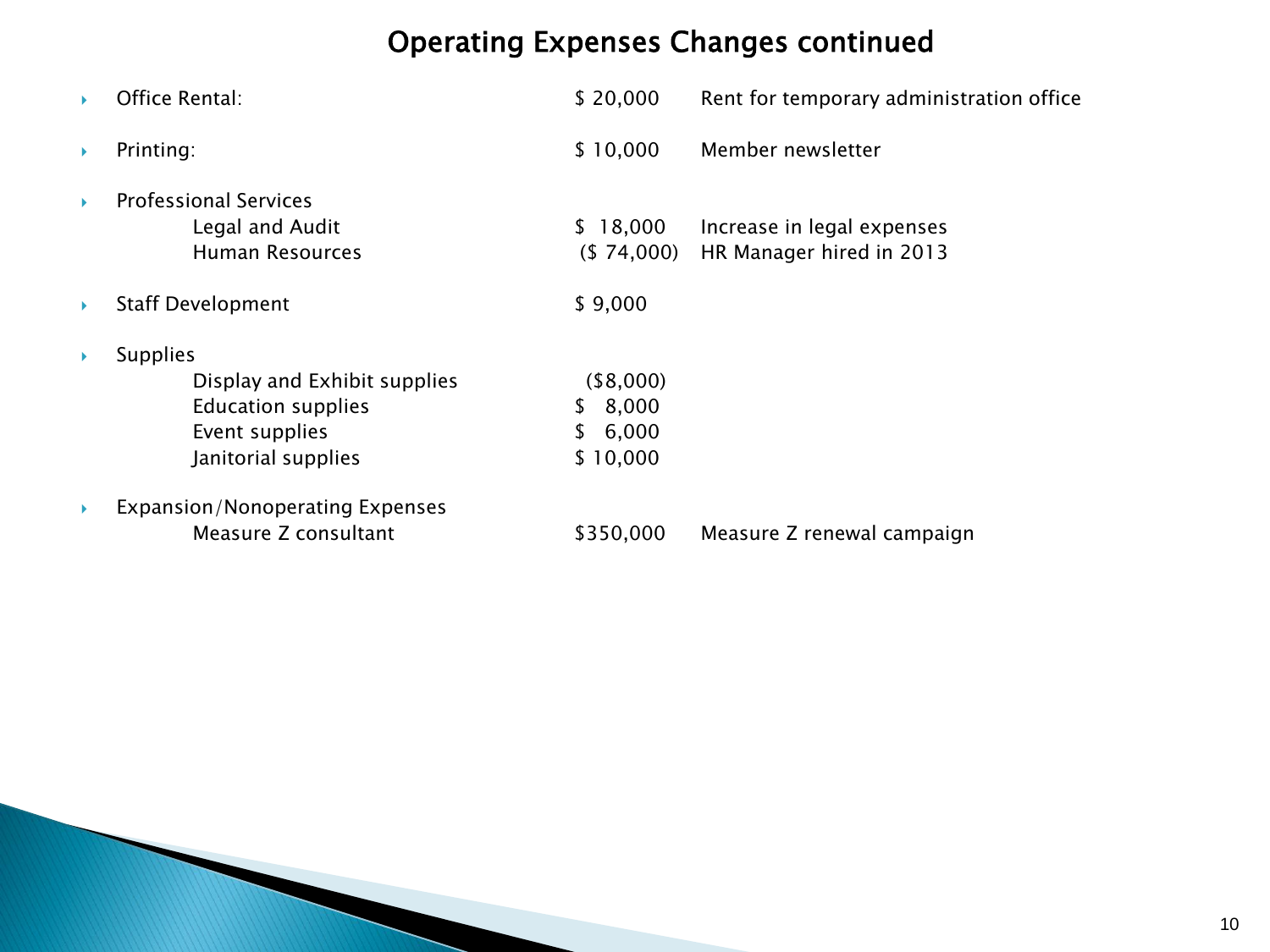### 2014 Measure Z Request

#### ◆ 2014 Measure Z Operating Support Request: 2013 request was \$3,766,252

| Personnel Expenses:                 |    |             |
|-------------------------------------|----|-------------|
| Animal                              |    | \$1,878,286 |
| Education                           | \$ | 758,654     |
| Maintenance/Horticulture            | S  | 656,458     |
| <b>Visitor Services</b>             | \$ | 635,165     |
| <b>Operating Expenses:</b><br>٠     |    |             |
| <b>Bank Fees</b>                    |    | 120         |
| <b>Total 2014 Operating Request</b> |    | \$3,928,683 |
| Measure Z Capital Support:          |    |             |
| Animal Acquisition/Transportation   | \$ | 20,000      |
| <b>Bank Fees</b>                    |    | 250         |
| <b>Total 2014 Capital Request</b>   |    | 20,250      |

#### Expected 2014 Measure Z Funding (excluding interest):

**The Common Street, Inc.** 

|                               | 2014 FCZ*         |
|-------------------------------|-------------------|
|                               | Projected Revenue |
| Capital                       | \$7,854,605       |
| Operating                     | \$3,927,244       |
| Administration                | 240,446           |
| <b>2014 Projected Revenue</b> | \$12,022,295      |

\* 2014 Measure Z projected operating revenue of \$3,927,244 (based on Zoo Authority projections for January – June 2014 and a 1% increase to actual receipts for July –December 2013 as projections for July – December 2014). Earned interest not included in this projection.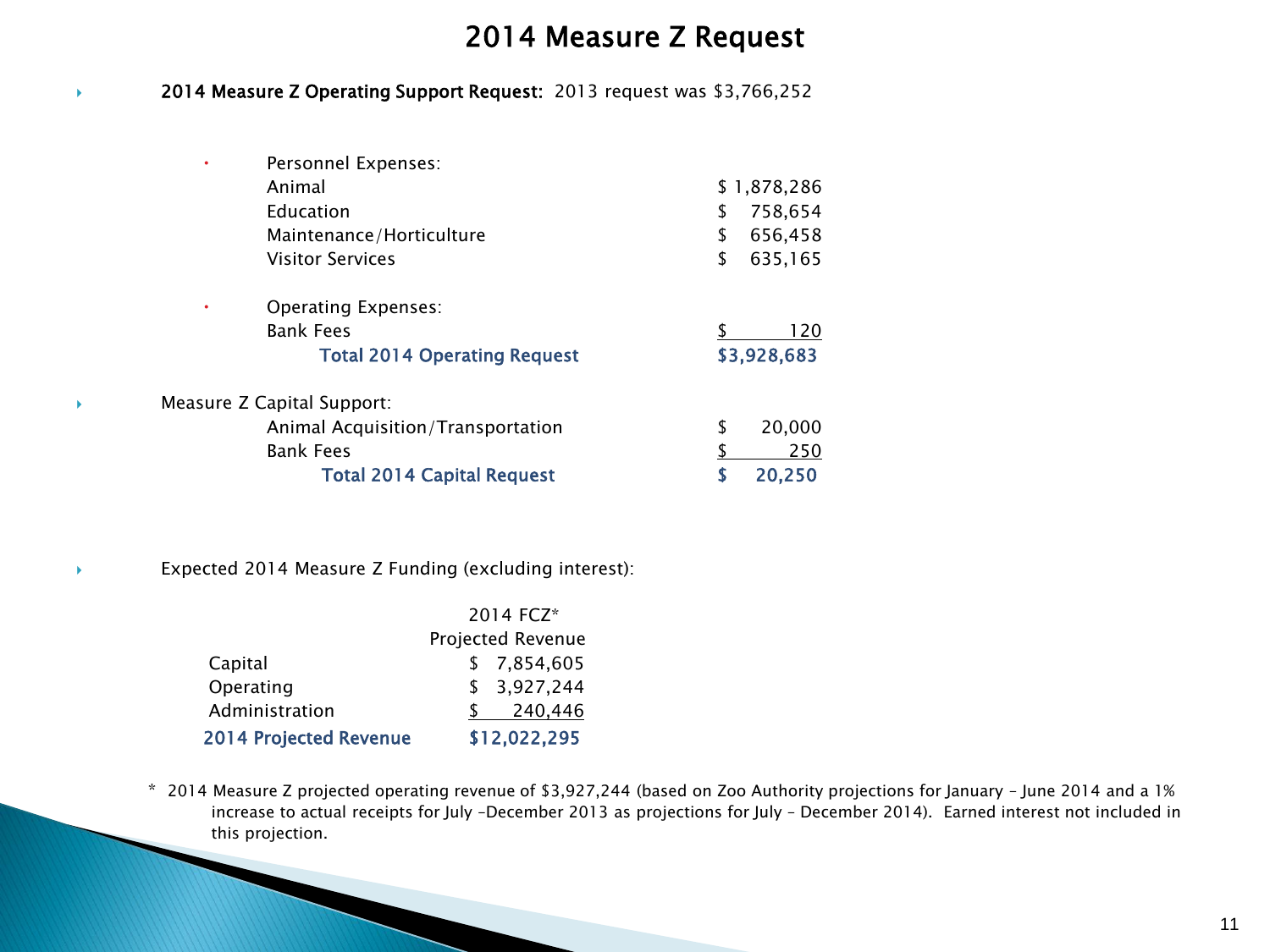### Measure Z continued

• 2014 Measure Z Operating Support Request:

| 2014 request:        | \$3,928,683   |
|----------------------|---------------|
| 2013 request:        | \$3,766,252   |
| Increase/(Decrease): | 162,431<br>S. |

Percent of operating budget: 43% Percent of operating budget: 46%

- 2013 Projected Measure Z Operating Revenue: Projected receipts to be collected in 2013 of \$4,066,138 The Zoo's projected total claims of \$3,580,563 2013 projected funds available: \$485,575
- 2012 Measure Z Operating Revenue: Actual receipts collected in 2012 of \$3,736,385 The Zoo submitted claims of \$3,129,944 2012 funds available: \$606,441

Measure Z operating fund surplus of approximately \$5.1 million as of 12/31/2013.

All figures based on Zoo's fiscal year (January – December)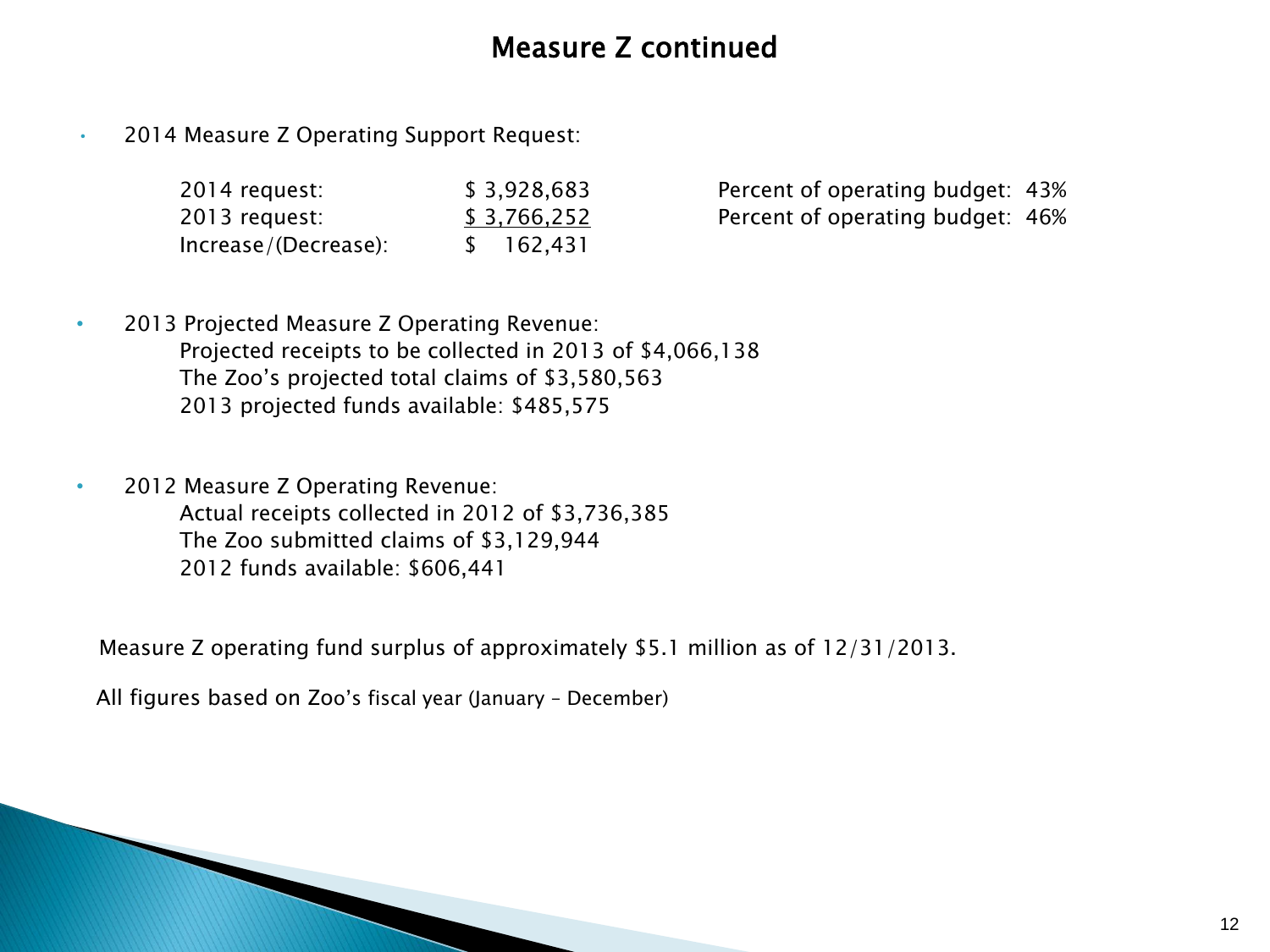#### **Measure Z Revenue Summary of Tax Proceeds**

|              | 2004-2005<br><b>ACTUAL</b> | 2005-2006<br><b>ACTUAL</b> | 2006-2007<br><b>ACTUAL</b> | 2007-2008<br><b>ACTUAL</b> | 2008-2009<br><b>ACTUAL</b> | 2009-2010<br><b>ACTUAL</b> | 2010-2011<br><b>ACTUAL</b> | 2011-2012<br><b>ACTUAL</b> | 2012-2013<br><b>ACTUAL</b> | 2013-2014<br><b>ACTUAL</b> |
|--------------|----------------------------|----------------------------|----------------------------|----------------------------|----------------------------|----------------------------|----------------------------|----------------------------|----------------------------|----------------------------|
| July         |                            | \$700,400                  | \$671,500                  | \$819,900                  | \$813,500                  | \$671,700                  | \$659,300                  | \$719,800                  | \$826,000                  | \$903,500                  |
| August       |                            | 933,800                    | 895,400                    | 1,093,200                  | 1,084,700                  | 885,300                    | 857,600                    | 921,200                    | 1,033,100                  | \$1,106,000                |
| September    |                            | 764,524                    | 1,453,498                  | 1,060,279                  | 930,087                    | 810,940                    | 895,691                    | 1,057,603                  | 1,028,369                  | \$1,097,605                |
| October      |                            | 705,400                    | 679,300                    | 853,500                    | 792,200                    | 678,000                    | 677,000                    | 694,100                    | 850,500                    | \$857,400                  |
| November     |                            | 940,500                    | 1,471,000                  | 1,138,000                  | 1,056,300                  | 743,300                    | 879,500                    | 878,500                    | 1,056,800                  | \$1,143,200                |
| December     |                            | 1,324,459                  | 1,047,118                  | 827,112                    | 872,815                    | 971,061                    | 932,350                    | 1,240,028                  | 1,083,021                  | \$1,076,977                |
| January      |                            | 676,000                    | 813,700                    | 831,200                    | 766,900                    | 719,900                    | 710,700                    | 770,100                    | 799,900                    |                            |
| February     |                            | 901,300                    | 1,081,800                  | 1,108,200                  | 841,000                    | 944,000                    | 919,900                    | 978,600                    | 1,086,700                  |                            |
| March        |                            | 1,319,000                  | 905,577                    | 762,907                    | 959,801                    | 628,563                    | 821,858                    | 1,006,649                  | 1,021,734                  |                            |
| April        |                            | 678,900                    | 748,000                    | 699,000                    | 652,000                    | 594,300                    | 618,400                    | 716,100                    | 846,500                    |                            |
| May          |                            | 905,200                    | 997,300                    | 932,000                    | 860,800                    | 847,200                    | 876,500                    | 897,100                    | 1,493,700                  |                            |
| June         | 701,853                    | 1,113,269                  | 900,178                    | 1,026,580                  | 730,781                    | 821,511                    | 963,040                    | 1,191,689                  | 1,015,391                  |                            |
| <b>Total</b> | \$701,853                  | \$10,962,752               | \$11,664,370               | \$11,151,879               | \$10,360,883               | \$9,315,775                | \$9,811,839                | \$11,071,469               | \$12,141,715               | \$6,184,682                |

Total received from inception \$93,367,218